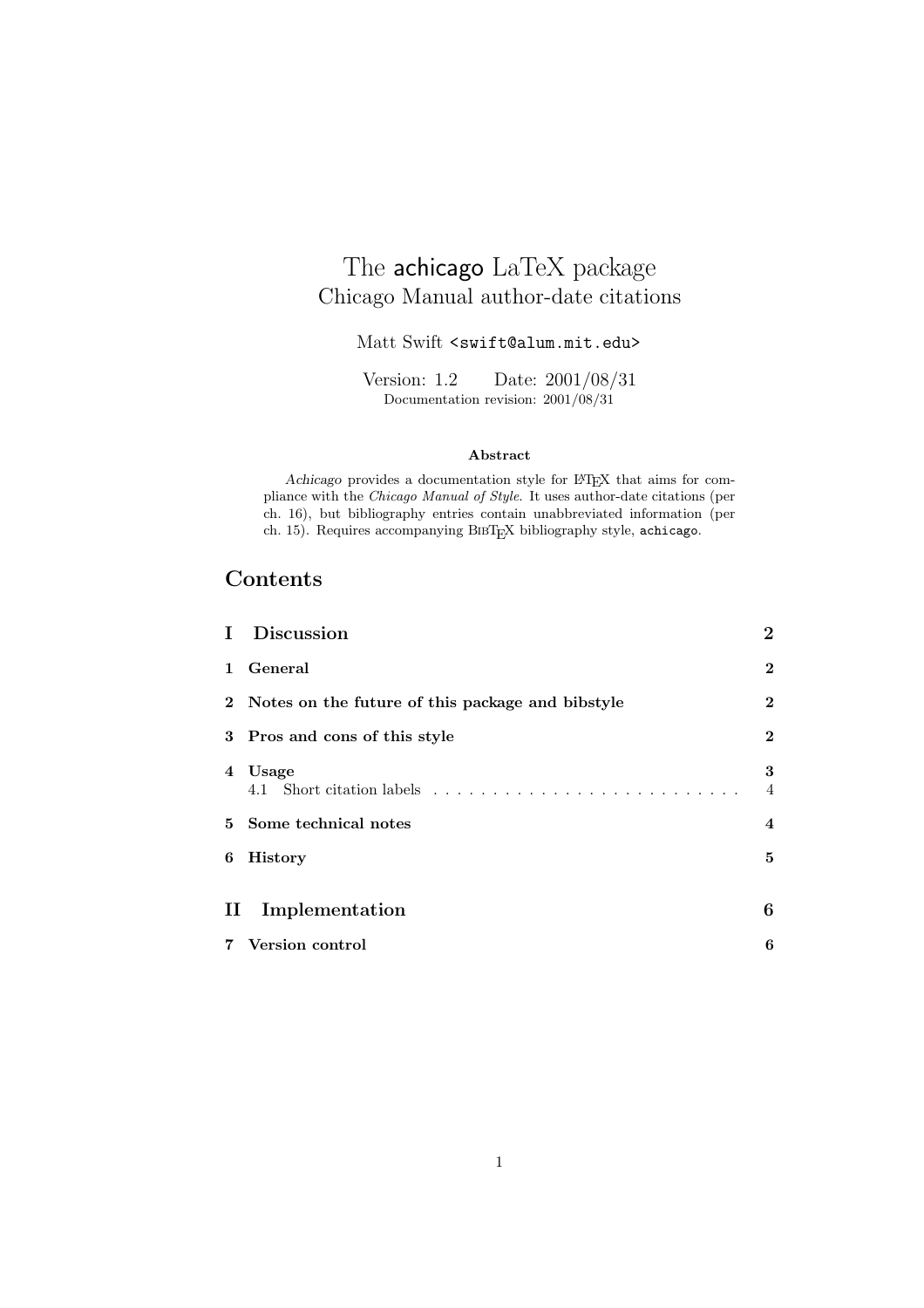# **Part I Discussion**

### **1 General**

This package is a companion to the achicago BIBT<sub>E</sub>X bibliography style. The set of citation commands offered by *achicago* is unfortunately shared only with an early implementation of a *Chicago Manual*-compliant documentation style, *achicago* and achicago. FIX: any others? In the future, I hope to make *achicago* compatible with the most common

have to commit to using this bibstyle-package combination when you write your sources. This needn't be true, and one day I am going to create a series of mappings from other common bibstyles that are conceptually similar, such as the harvard styles. The user commands are slightly different, but it should be the case that either set of user commands can be the front end for either bibstyle.

Here in this documentation you will read about the commands you will use in your LATEX source file to make citations, and what the citations look like. Documentation of the achicago bibstyle itself is in the file achicago-bst.dvi. There you can read about what the References section, the actual book list, looks like. There are also some new fields recognized and other information you might want to know that relates to your BIBT<sub>E</sub>X bibliography database file (bib file). You may also wish to look at the *titles* package (also in the Frankenstein bundle). which can be very helpful in typesetting various styles of titles properly, even when nested. The *achicago* package already requires the *titles* package, so those commands are always there if you want to use them.

*Warning: This documentation is sparse but should be accurrate. I will improve it in the future.*

### **2 Notes on the future of this package and bibstyle**

§16.25 permits this combination.

In the future I hope to document more closely *Chicago Manual*'s principles wrt each entry type, the many choices given by *Chicago Manual*.

Untested and indeed hardly testable nature of the subject, with all its many permutations and difficult special bibliographic cases. Feedback is very welcome, especially with citations from *Chicago Manual*.

FUTURE One thing I realize now is that I've kept the same user interface I inherited, which I don't think corresponds with any other popular style. Besides refinement, this is the next major step in the future of this bibstyle-package.

### **3 Pros and cons of this style**

FIX: terminology: reference style, citation style, bibstyle, bibliography style

When you are required to use a certain reference style, your judgment is not called for. In the cases where it is, here are some considerations.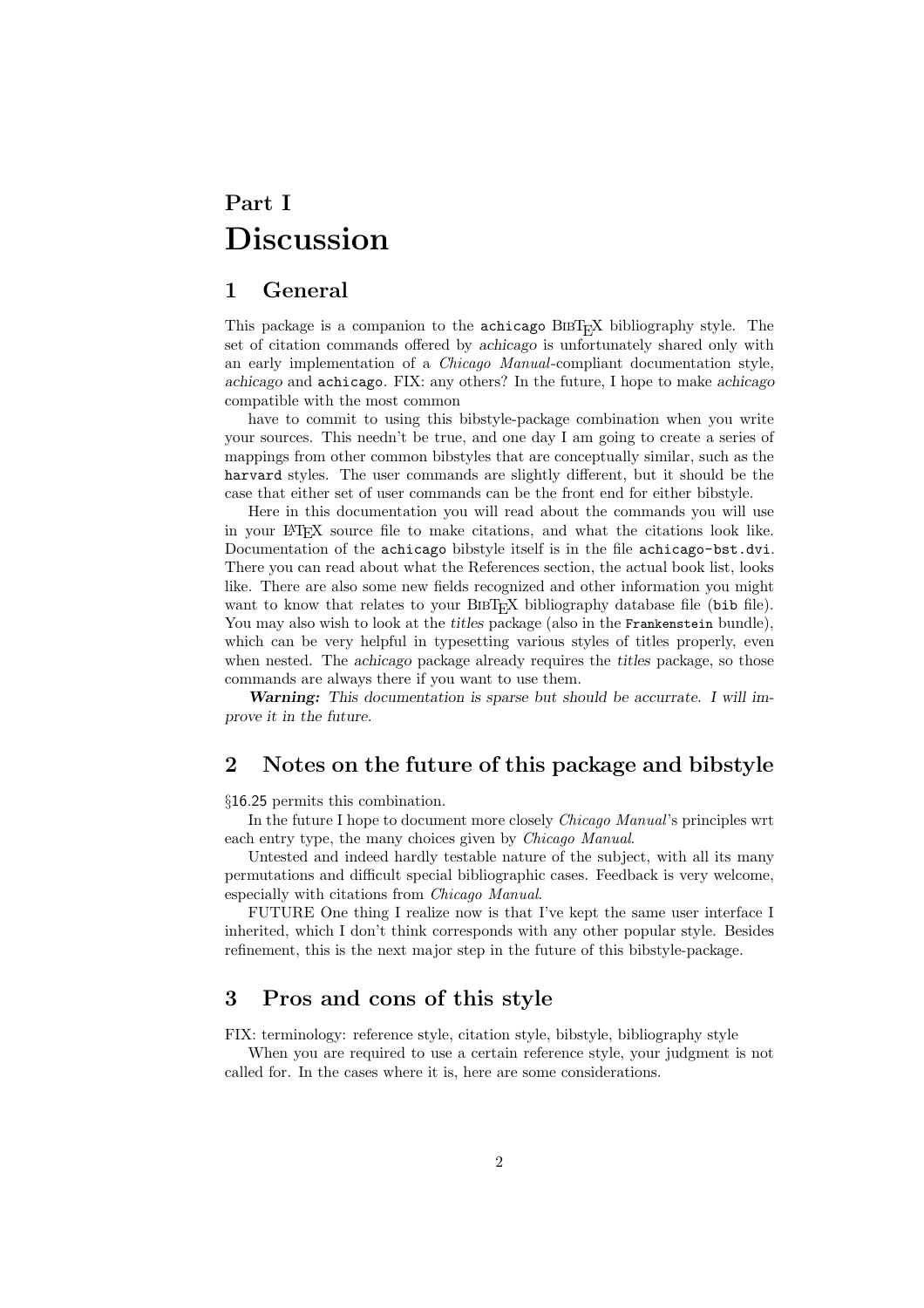- **citations are verbose** Sometimes this information is useful to the reader, sometimes not. If in most citations it is not useful, consider a style with briefer citations.
- **citation style and quality of writing** FIX cite btxdoc Oren Patashnik argues that "encourages the passive voice and vague writing." I'm not sure. Even if it's true, an author can surely resist this "encouragement." To encourage is not to require. Do consider how well *you* write using different citation styles. If the document is already written, realize that if you change the citation style to one different than the author had in mind while writing, you may make reading it more awkward. Then again, maybe you will improve it.
- **ease of locating references** The entry for (Benson et al. 1980) will appear any number of entries *after* the entry for (Benson et al. 1999) when the former was written by Benson, Zymursky, Wheeler, and Flynn and the latter by Benson (i.e., the same Benson), Floyd, Wheeler, and Flynn, since Zymursky compares greater than Floyd.

This is an issue to consider if you have a large number of entries with the same initial author (or editor) and often with different sets of 3 or more subsequent authors. This is, in general, very unlikely.

The entry for (Grüber 1990b) may not follow the entry for (Grüber 1990a) immediately. When (the same) Grüber has authored Any number of entries may intervene, but their principals will all be exactly Grüber. Entries will intervene only in the case when Grüber both authored and edited a work in the same year, and authored one a work with a later date.

# **4 Usage**

Here are the various citing commands, and examples of the citations they produce. *To do: What about the situation when you end a sentence with something ending with "et al."—in this case you don't want to reproduce the period.*

Distinct examples are distinguished this way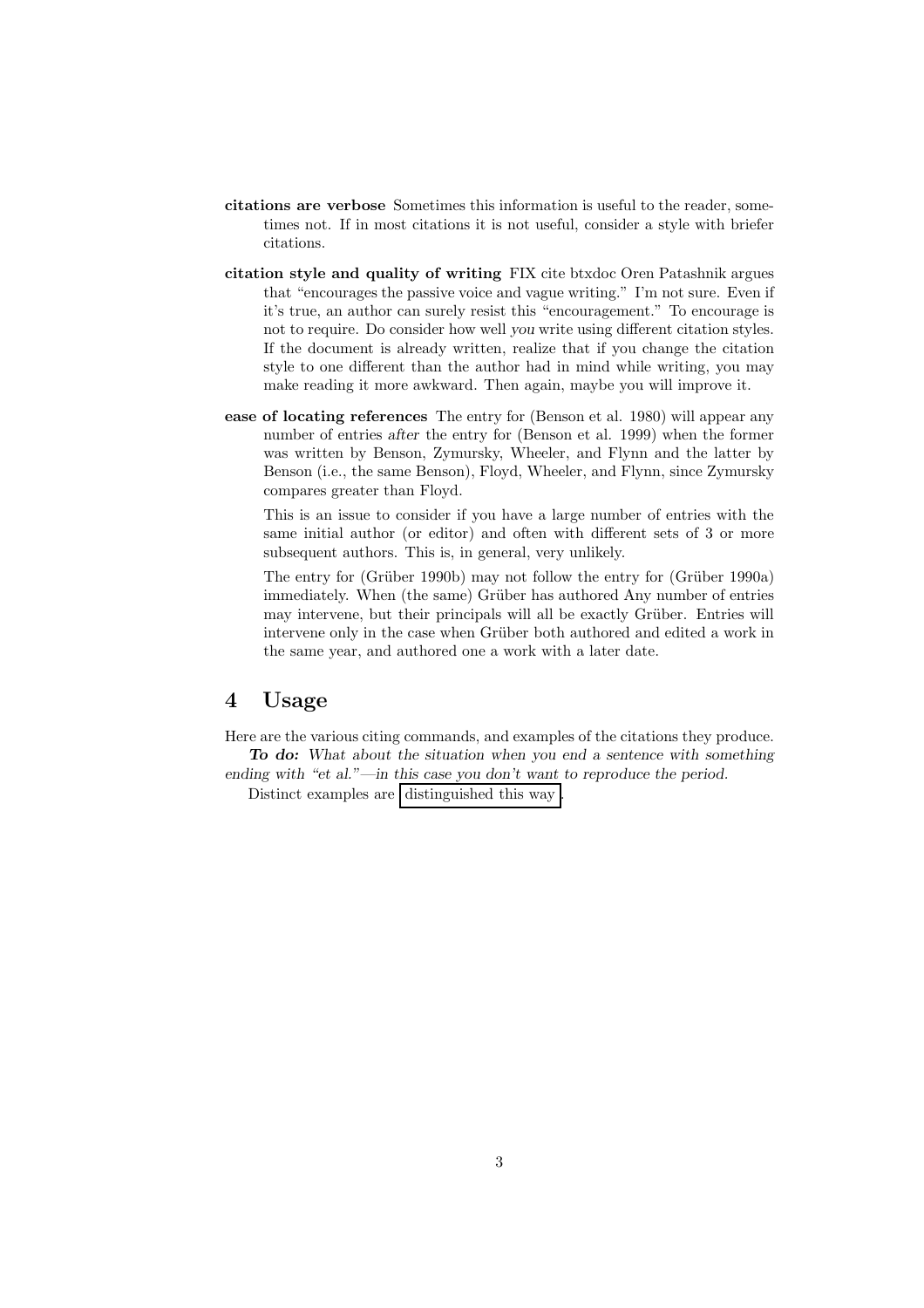| \cite $\{\langle key \rangle\}$                                                                           | parenthesized list of up to                       | (Brown 1978)                          |
|-----------------------------------------------------------------------------------------------------------|---------------------------------------------------|---------------------------------------|
|                                                                                                           | 3 principals or one "et al."<br>plus a year label | (Jarke, Turner, and Stohl 1985)       |
| \cite $[\langle spec \rangle] {\langle key1 \rangle}$ }                                                   |                                                   | (Brown 1978, 17)                      |
|                                                                                                           |                                                   | Jarke, Turner, and Stohl 1985, §3.3)  |
| \cite $\{\langle key1, key2 \rangle\}$                                                                    |                                                   | (Brown 1978; Jarke, Turner, and Stohl |
| \cite                                                                                                     |                                                   | (Brown 1978; Jarke, Turner, and Stohl |
| $\left[\langle spec \rangle\right] \left\{\langle key1, key2 \rangle\right\}$<br>FIX: how does this work? |                                                   |                                       |
| \citeNP $\langle key \rangle$                                                                             | as \cite but without en-<br>closing parentheses   | Brown 1978                            |
|                                                                                                           |                                                   | Jarke, Turner, and Stohl 1985         |
| \citeA $\{\langle key \rangle\}$                                                                          | as <b>\cite</b> but without year<br>label(s)      | (Brown)                               |
|                                                                                                           |                                                   | (Jarke, Turner, and Stohl)            |
| \citeANP $\{\langle key \rangle\}$                                                                        | as \citeA but without en-                         | Brown                                 |
|                                                                                                           | closing parentheses                               | Jarke, Turner, and Stohl              |
| \citeyear $\{\langle key \rangle\}$                                                                       | as \cite but without prin-<br>cipal list          | (1978)<br>1985                        |
| \citeyearNP $\{\langle key \rangle\}$                                                                     | as \citeyear but without<br>enclosing parentheses | 1978<br>1985                          |
| \citeN $\{\langle key \rangle\}^1$                                                                        | principal list and paren-                         | FIX: referring to author in-          |
|                                                                                                           | thesized year label (i.e., a                      | stead of paper? need good             |
|                                                                                                           | noun phrase)                                      | example                               |

*To do: Should I use a warning in case more than one key is given to a command that shouldn't have them?*

#### **4.1 Short citation labels**

Previous versions of *achicago* offered a parallel set of citation commands with the prefix short that created citations with abbreviated labels (\shortcite, \shortciteNP, \shortciteA, \shortciteANP, \shortciteN). *Achicago* now offers only one kind of label, which is abbreviated according to principles in the *Chicago Manual* as much as possible. For backwards compatibility, the short citation commands still function, but they are identical to their non-short, and will produce a warning that this syntax is deprecated. Do not use the short commands in new documents.

# **5 Some technical notes**

*To do: See* §*16.14 for issues to do with multiple citations.*

<sup>&</sup>lt;sup>1</sup>This command should only be used for one key.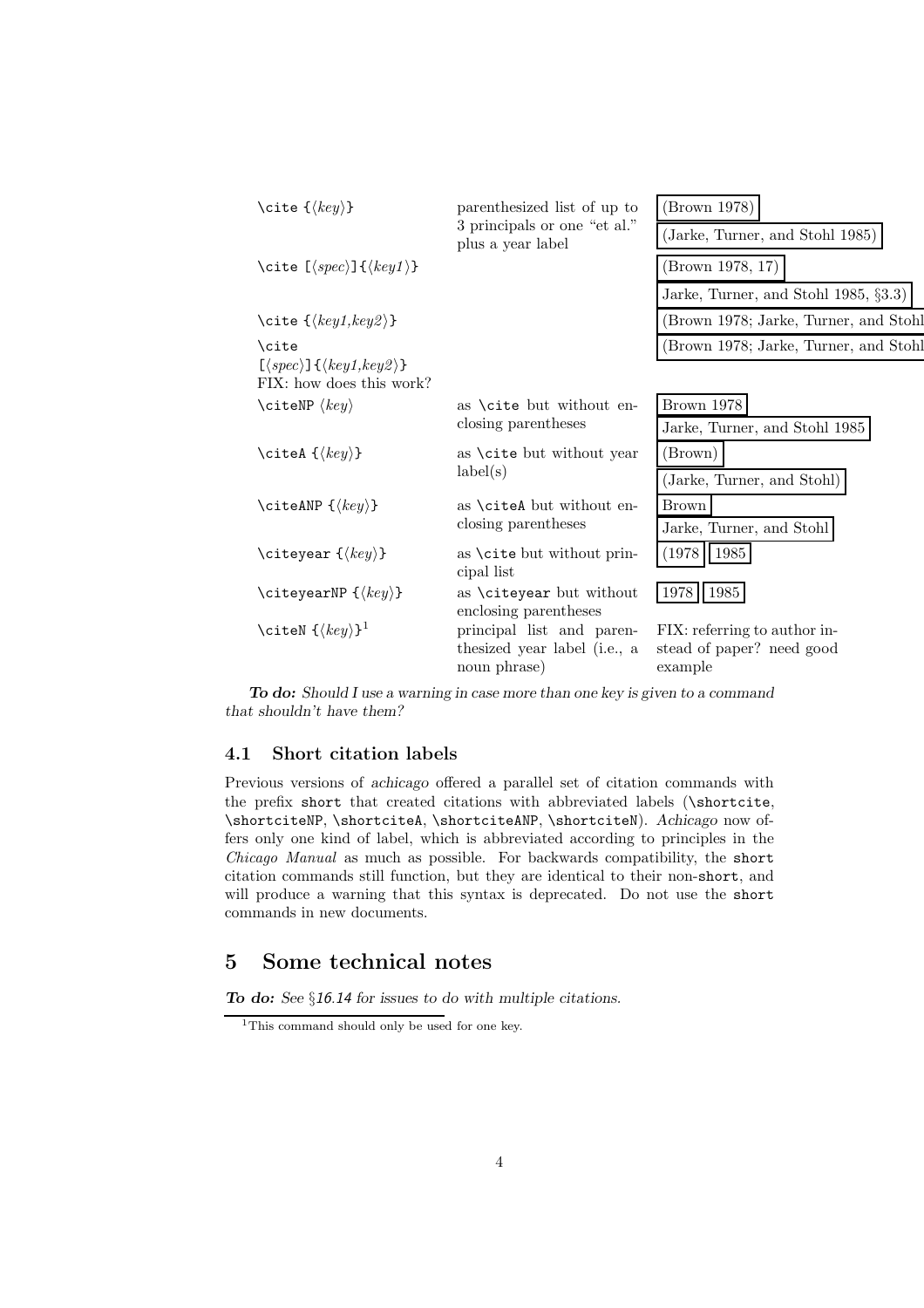# **6 History**

I wrote this package incorporating chicago\{,a\}.bst and filechicago.sty (v4, 92/8). By now I've almost totally rewritten it. It was a great mess because it had been based on newapa.bst which had been based on several other bibstyles, and each author had really just hacked up what was there in the previous bibstyle apparently without fully understanding it. Now, of course, it is a shining example of clarity and efficiency.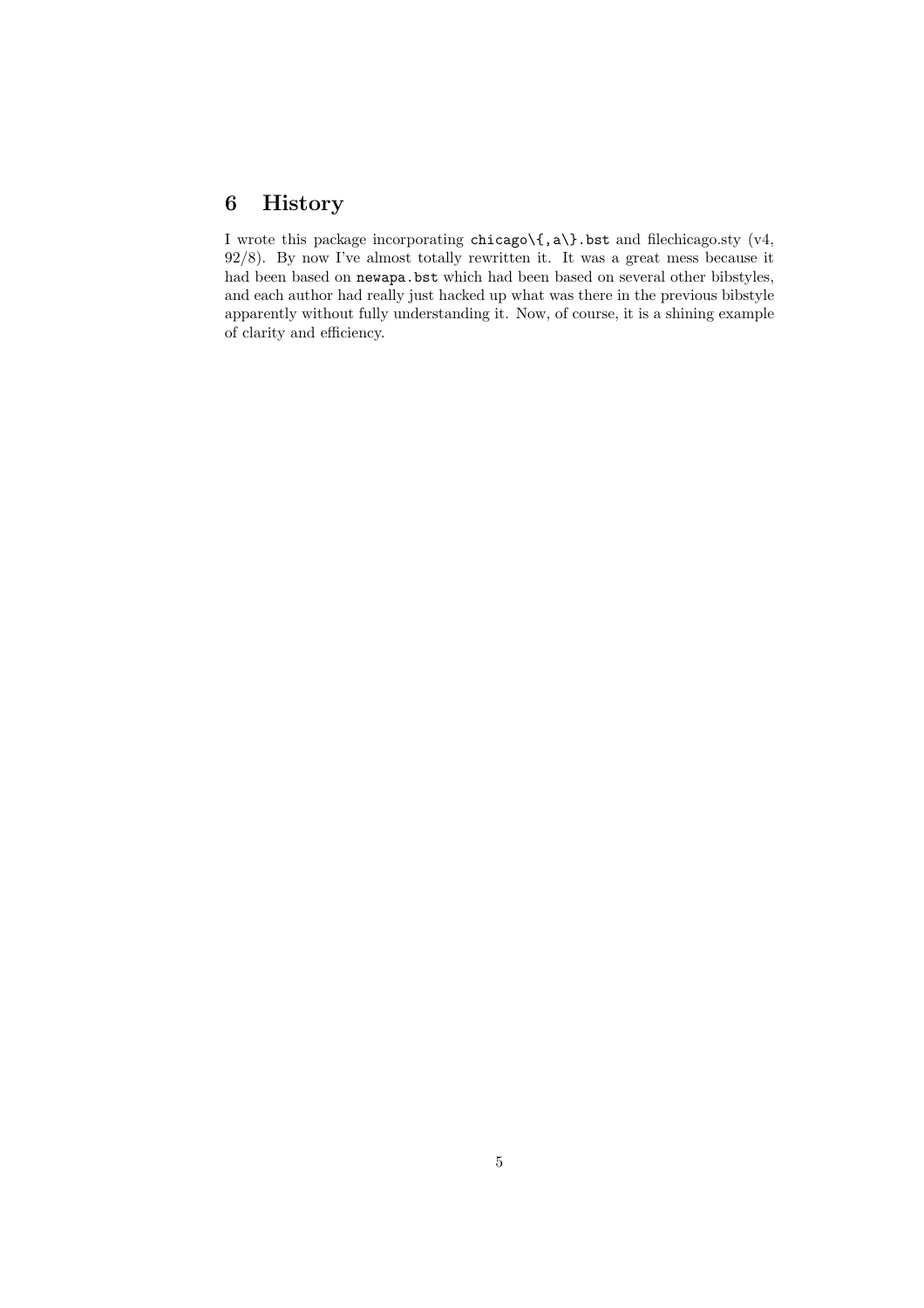# **Part II Implementation**

# **7 Version control**

```
\fileinfo
 \DoXUsepackagE
\HaveECitationS
   \fileversion
      \filedate
       \docdate
      \PPOptArg
                 These definitions must be the first ones in the file.
                  1 \def\fileinfo{Chicago Manual author-date citations}
                  2 \def\DoXPackageS {achicago}
                  3 \def\initelyHavECitationS {}
                  4 \def\fileversion{v1.2}
                  5 \def\filedate{2001/08/31}
                  6 \def\docdate{2001/08/31}
                  7 \edef\PPOptArg {%
                  8 \filedate\space \fileversion\space \fileinfo
                  9 }
```
If we're loading this file from a \ProcessDTXFile command (see the *compsci* package), then \JusTLoaDInformatioN will be defined; othewise we assume it is not (that's why the FunkY NamE).

If we're loading from \ProcessDTXFile, we want to load the packages listed in \DoXPackageS (needed to typeset the documentation for this file) and then bail out. Otherwise, we're using this file in a normal way as a package, so do nothing. \DoXPackageS, if there are any, are declared in the dtx file, and, if you're reading the typeset documentation of this package, would appear just above. (It's OK to call \usepackage with an empty argument or \relax, by the way.)

 \makeatletter% A special comment to help create bst files. Don't change! \@ifundefined{JusTLoaDInformatioN} {%

- }{% ELSE (we know the compsci package is already loaded, too)
- \UndefineCS\JusTLoaDInformatioN
- \SaveDoXVarS
- \eExpand\csname DoXPackageS\endcsname\In {%use \csname in case it's undefined
- \usepackage{#1}%
- }%
- \RestoreDoXVarS
- \makeatother
- \endinput
- }% A special comment to help create bst files. Don't change!
	- Now we check for LAT<sub>E</sub>X2e and declare the LaTeX package.
- \NeedsTeXFormat{LaTeX2e}
- \ProvidesPackage{achicago}[\PPOptArg]

\RequirePackage{blkcntrl,moredefs,slemph,titles,verbatim}

- \newboolean{Annotate}
- \newcommand\annotate {%
- \Annotatetrue

}

- \newcommand\noannotate {%
- \Annotatefalse

}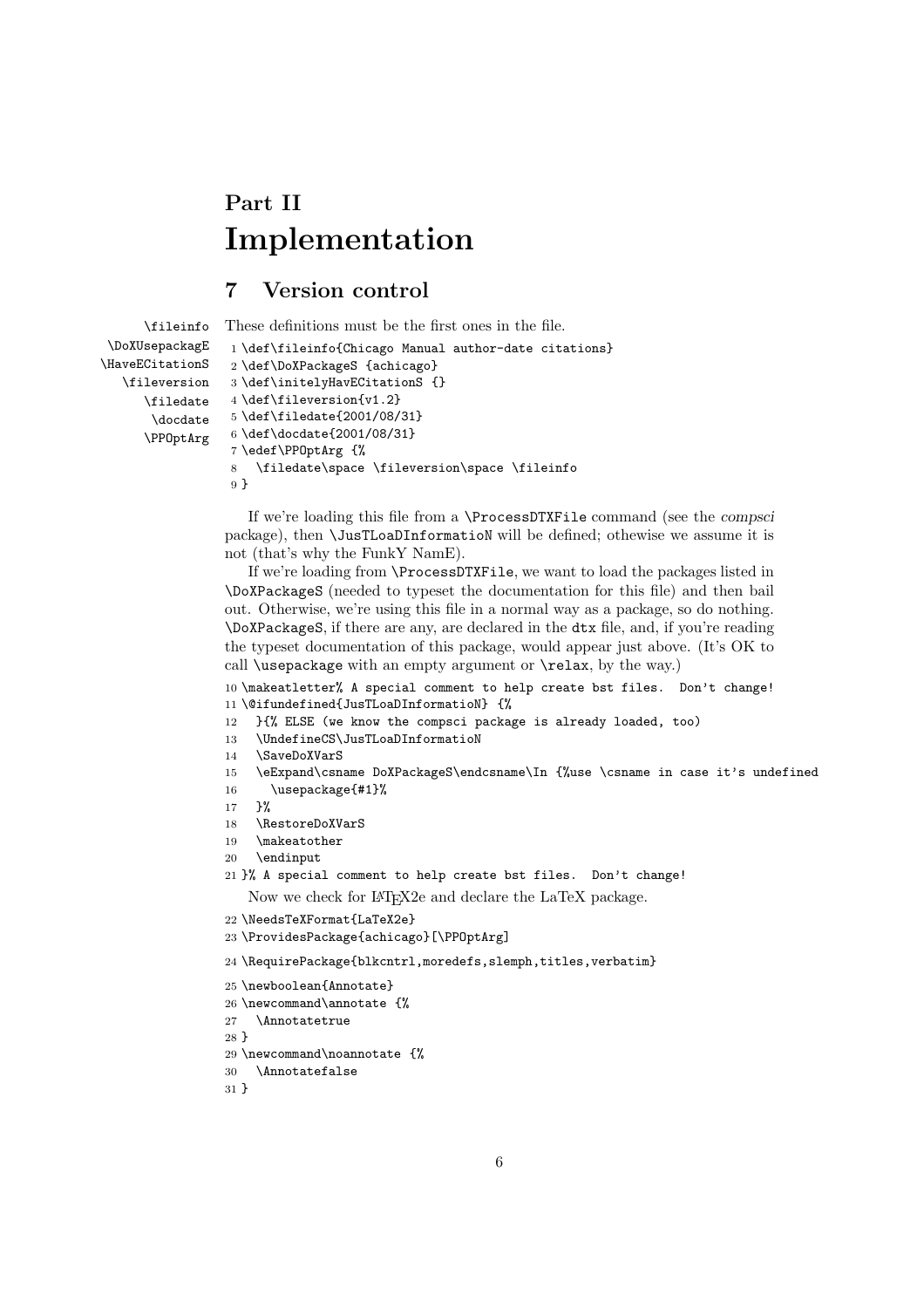\citework is supposed to be a general command for citing things declared with \newwork in the *abbrevs* package. It has one optional and one required argument so that it is parallel with the other citing commands, but I cannot see any use for it without the optional argument. Environments can exert complete control over how this macro looks by resetting the three parameters. The default will look good outside all environments, in running text.

The second argument is expected to be something defined with \newwork.

Needs modification to handle the empty optional arg. Watch interfering with things surrounding macros might have set. \relax's are intentionally left out to let constructions like \csname ... \endcsname [eh? FIX] work on the arguments.

### \PreCiteWork

```
\PostCiteWork 32 \providesavebox\sc@box@a
```

```
33 \newcommand\PreCiteWork {%
34 (\csname%
35 }
36 \newcommand\PostCiteWork {%
37 \end{lrbox}\usebox{\sc@box@a})%
38 }
```
We don't want to be unbreakable here, but we want a high penalty. We absolutely do not want to break the number range, so we put it in an lrbox.

I think comma is better, even though it might seem fussy, because it is better parallel with the way \cite works with an optional page argument: the convention is that page numbers come after commas.

```
39 \newcommand\MidCiteWork {%
40 \endcsname,\penalty9000\ \begin{lrbox}{\sc@box@a}%
41 }
42 \newcommand\citework [2] {%
43 \PreCiteWork #2\MidCiteWork #1\PostCiteWork
44 }
% The {} fools abbrevs.dtx into not adding an extra space
% \newcommand\MidCiteWork {%
% \endcsname{}\penalty9000\ \begin{lrbox}{\sc@box@a}%
% }
%
```
*To do: Make citework\* with no parentheses, or other alternative.* FIX: When the ? is placed there, there are two left parens, one right.

We want the remaining macros in this section to be available in their own piece.

*To do: is \PreChunk the only dependence on blkcntrl? Should make this not necessary if so.*

```
45 \newcommand\PreAnnotation {%
46 \PreChunk
47 }
```
This will make the definition of the thebibliography environment in classes. dtx do the right thing. FIX: not defined in letter class?

```
48 \defcommand\@openbib@code {%
```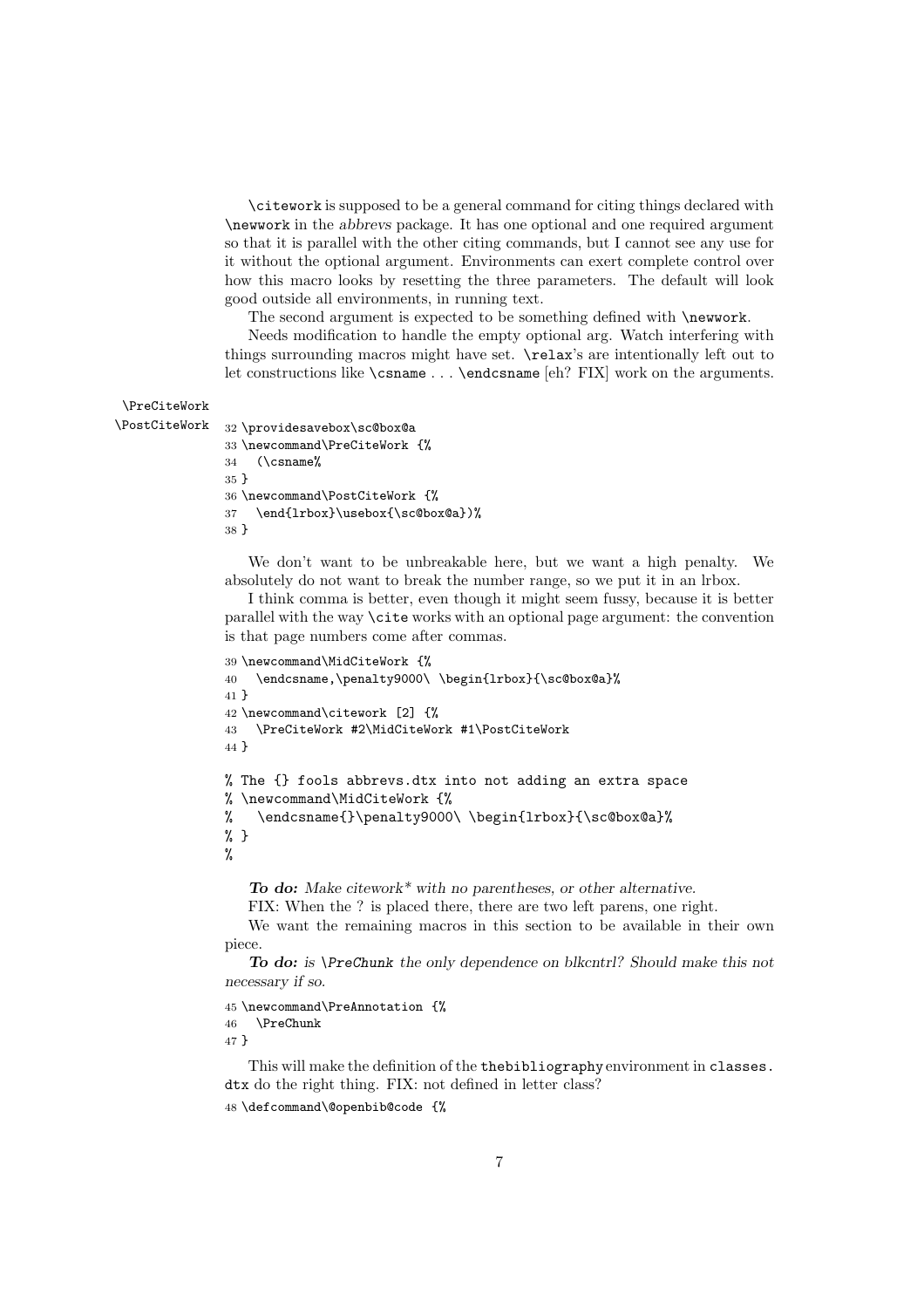49 \advance\leftmargin\bibindent

50 \itemindent -\bibindent

51 \listparindent \itemindent

52 \parsep \z@

53 }

54 \let\newblock\relax

This doesn't work at the beginning, for some reason. The auxfiles are not set up right? URK: don't do this. Confuses users and also prevents anyone from using achicago.sty with another bibstyle, such as a modified achicago.bst. Is there a way I can provide a useful warning message for those who might have been using this before, without a \bibliographystyle

```
55 %\AtEndDocument {%
```
56 % \bibliographystyle{achicago}% 57 %}

The achicago bibliography style will insert some macros that are not defined by LATEX, and some that must have new meanings. They are: \citeN, \SCcite, \SCduplicate, \begin{SCannotation}, \end{SCannotation}.

Some of these commands should properly have @ in their names, but @ commands cannot appear in the bbl file. As a compromise, the names have the prefix SC.

\SCduplicate \ac@mmmdash The argument will contain the 'label' that is a duplicate, in case it might ever be of use. But for now, we just want to replace duplicates with 3-em dashes.

> *To do: provide option to spell out the duplicate when it is the first entry on a page (oneside) or verso page (twosided)*

```
A 3em-dash.
58 \newcommand\ac@mmmdash {%
59 \rule[.6ex]{3em}{.03ex}%
60 }
61 \newcommand*\SCduplicate [1] {%
62 \ac@mmmdash
63 }
```
\PreAnnotation \ac@begingobble \ac@endgobble SCannotation This sets up the SCannotation environment. When the boolean \IfAnnotate is false, we gobble everything between \begin{SCannotation} and \end{SCannotation}.

We require the *verbatim* package to do this. I used to put the text into an lrbox and just never use the box. This required balanced text inside (not a bad thing), but it also would process any \cite-like commands that appeared in the gobbled text, which could lead to perpetual warnings about unresolved references. There were in fact no unresolved references, but the warnings were annoying.

64 \newlet\ac@begingobble\comment 65 \newlet\ac@endgobble\endcomment

*To do: I shouldn't define annote in terms of quotation, we should copy a standard one here; What is the point of the \relax? I ended up removing them before the \ac@ begingobble cases because I had to use the \expandafter.*

```
66 \newenvironment{SCannotation} {%
67 \ifAnnotate
68 \let\PreQuotation\PreAnnotation
69 \relax\quotation
70 \else
```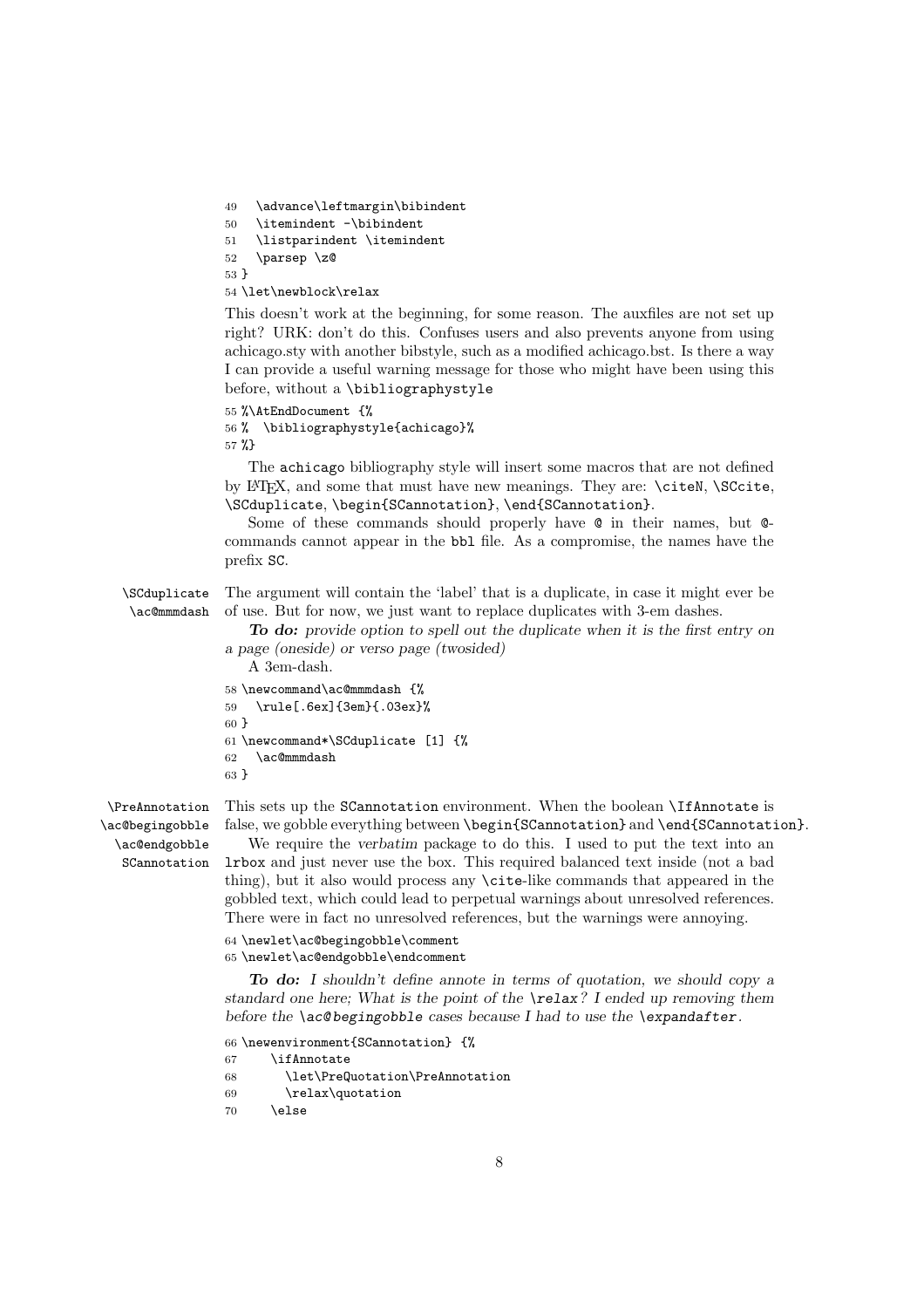```
71 \expandafter\ac@begingobble
72 \foralli
73 }{%
74 \ifAnnotate
75 \relax\endquotation
76 \else
77 \expandafter\ac@endgobble
78 \fi
79 }
```
\SCcite \ac@firstoftwo aak, plus tag. \SCcite is what achicago produces. Its args are 'label', and 'year.label'. FIX:

```
80 \ReserveCS\SCcite
           81 \newlet\UnexpandableProtect\@unexpandable@protect
           82
           83 \newcommand*\ac@firstoftwo [2] {#1}
           84 \newcommand*\ac@secondoftwo [2] {#2}
           85 \newcommand*\ac@onespacetwo [2] {#1\ #2}
           86 \newcommand*\ac@onespacepretwo [2] {#1\ \PreCite #2}
           87
           88 \newcommand*\ac@cite@preonecommatwopost [2] {%
           89 \PreCite #1\if@tempswa , #2\fi\PostCite
           90 }
           91 \newcommand*\ac@cite@onecommatwo [2] {%
           92 #1\if@tempswa , #2\fi
           93 }
           94 \newcommand*\ac@cite@onecommatwopost [2] {%
           95 #1\if@tempswa , #2\fi \PostCite
           96 }
           97
 \PreCite
\PostCite 98 \newlet\PreCite (
           99 \newlet\PostCite )
    \cite
The way this works is: \\@cite is called once for each citing command, and
  \citeNP
\SCcite is called once for each key. The results are spaced by either semicolons
   \citeA
(\\ac@cite@sc) or commas (\\ac@cite@comma), and these become argument #1
   \citeN
for \\@cite.
 \citeANP _{100} \def\cite {%
          101 \let\@cite\ac@cite@preonecommatwopost
          102 \let\SCcite\ac@onespacetwo
          103 \ac@cite@sc
          104 }
          105 \newcommand*\citeNP {%
          106 \let\@cite\ac@cite@onecommatwo
          107 \let\SCcite\ac@onespacetwo
          108 \ac@cite@sc
          109 }
          110 \newcommand*\citeN {%
          111 \let\@cite\ac@cite@onecommatwopost
          112 \let\SCcite\ac@onespacepretwo
          113 \ac@cite@comma
```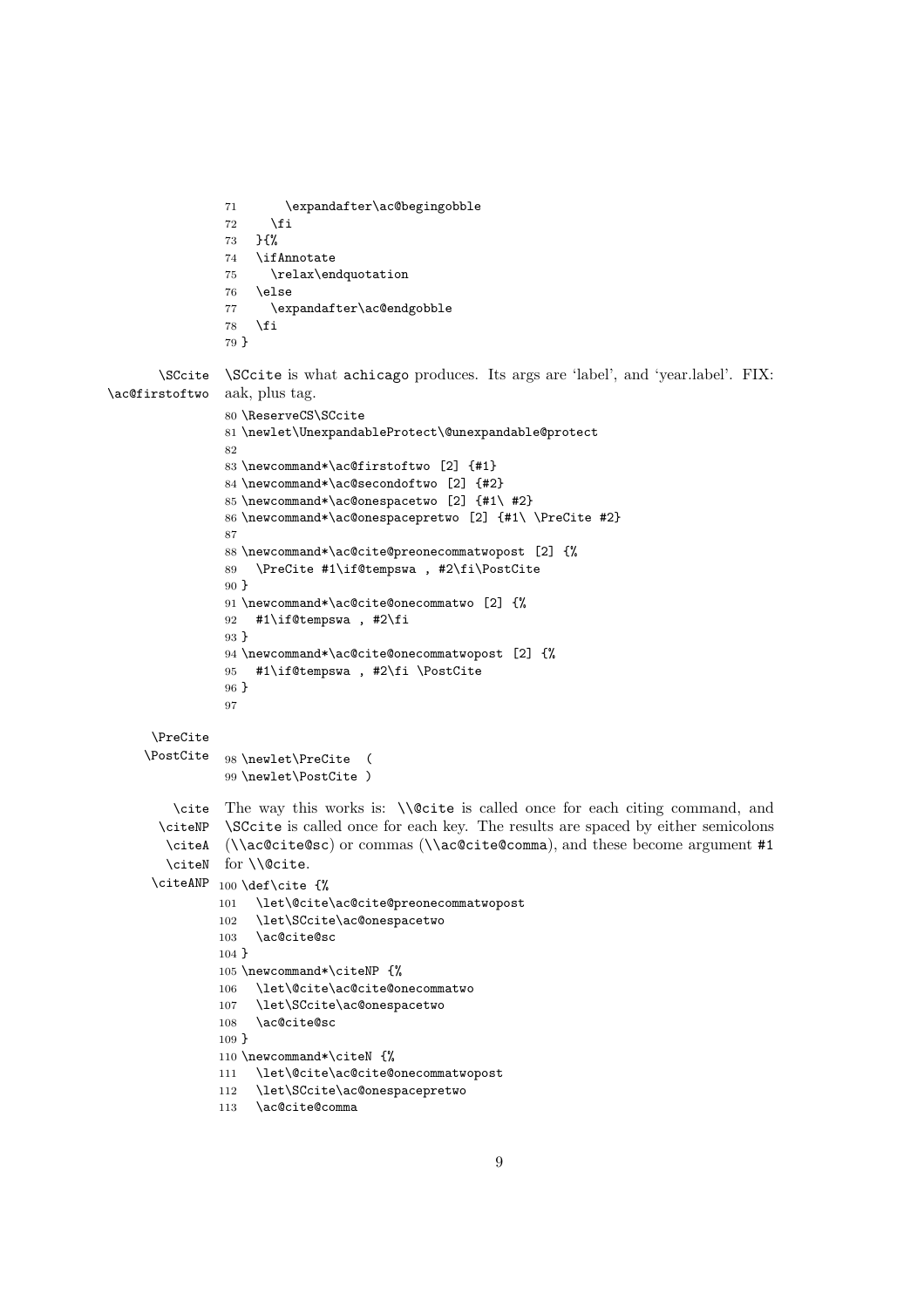```
114 }
               115 \newcommand*\citeA {%
               116 \let\@cite\ac@cite@preonecommatwopost
               117 \let\SCcite\ac@firstoftwo
               118 \ac@cite@sc
               119 }
               120 \newcommand*\citeANP {%
               121 \let\@cite\ac@cite@onecommatwo
               122 \let\SCcite\ac@firstoftwo
               123 \ac@cite@sc
               124 }
   \shortcite
  \shortciteNP
125 \newlet\shortcite\cite
   \shortciteN
126 \newlet\shortciteNP\citeNP
   \shortciteA
127 \newlet\shortciteN\citeN
 \shortciteANP
128 \newlet\shortciteA\citeA
               129 \newlet\shortciteANP\citeANP
    \citeyear
  \citeyearNP 130 \newcommand*\citeyear {%
               131 \let\@cite\ac@cite@preonecommatwopost
               132 \let\SCcite\ac@secondoftwo
               133 \ac@cite@comma
               134 }
               135 \newcommand*\citeyearNP {%
               136 \let\@cite\ac@cite@onecommatwo
               137 \let\SCcite\ac@secondoftwo
               138 \ac@cite@comma
               139 }
  \ac@citesep
   \ac@cite@sc
140 \ReserveCS\ac@citesep
\ac@cite@comma
141 \newcommand\ac@cite@sc {%
              142 \let\ac@citesep ;%
              143 \ac@cite
               144 }
               145 \newcommand*\ac@cite@comma {%
               146 \let\ac@citesep ,%
               147 \ac@cite
               148 }
     \ac@cite This command executes \\b@foo for every \foo in the list of cited labels, and
               separates them by arg #1.
                   There has got to be a more elegant solution to this whole thing. FIX
               149 \newcommand*\ac@cite {%
               150 \@ifnextchar [ {%
               151 \@tempswatrue
               152 \ac@@cite
               153 }{% ELSE<br>154 \@tempsw
                      \@tempswafalse
               155 \ac@@cite[]%
               156 }%
               157 }
```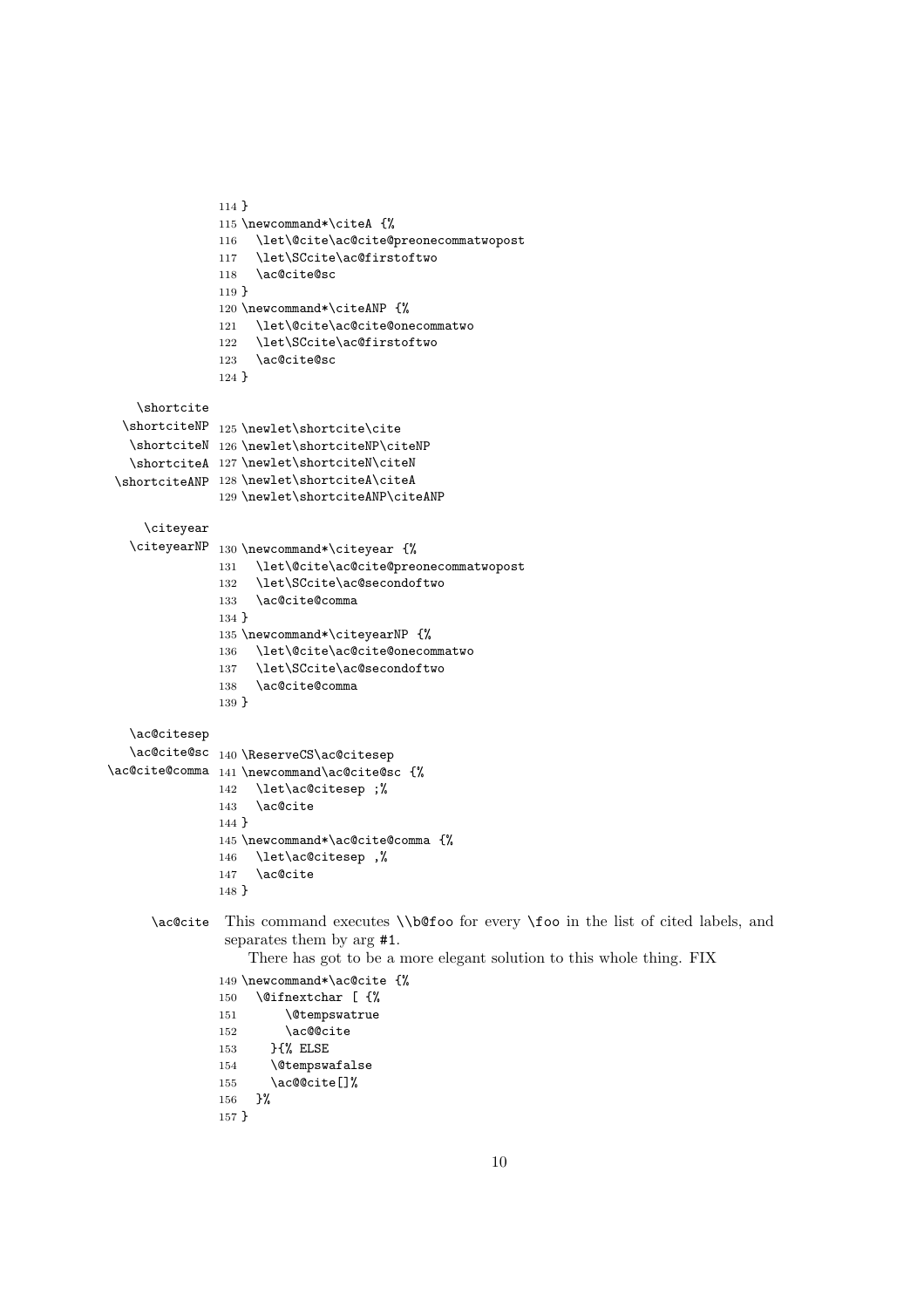*To do: handle reserving names*

```
158 \providecommand\@writeaux {%
               159 \immediate\write\@auxout
               160 }
               161 \NewName*{ac@@cite} {[#1]#2} {% args: [optarg] label % optarg MANDATORY
               162 \if@filesw
               163 \@writeaux{\string\citation{#2}}%
               164 \fi
               165 \@cite{%
               166 \InitCS\sc@t@a
               167 \@for\ac@label:=#2\do {%
               168 \sc@t@a
               169 % \let\sc@t@a\ac@citesep
               170 \def\sc@t@a {\ac@citesep\ }% add space
               171 \@ifundefined{b@\ac@label} {%
               172 {\bfseries ?}%
               173 \@warning{Citation '\ac@label' on page \thepage\space undefined}%
               174 }{% ELSE
               175 \@nameuse{b@\ac@label}%
               176 }%
               177 }%
               178 }{#1}%
               179 }
    \bibindent Indent second and subsequent lines of bibliographic entries.
               180 \setlength\bibindent{1.5em}
thebibliography There is no openbib option. The definitions of \newblock and \@biblabel are
                kept local in case something else weird is going on.
               181 \newcommand\ac@defbib [2] {%
               182 \renewenvironment*{thebibliography} [1] {%
               183 #1*{#2\@mkboth{#2}{#2}}%
               184 \list{}{%
```

```
185 \leftmargin\z@
186 \advance\leftmargin\labelsep
187 \dvance\leftmargin\bibindent
188 \itemindent -\bibindent
189 \listparindent \itemindent
190 \parsep \zQ}%
```
*Chicago Manual* does not acknowledge different spacings after different marks of punctuation, distinguish interword from intersentence space, or give rules about where to break a line near an ellipsis. So we are on our own in the bibliography. I have chosen to leave things as they are done in the standard bibliography styles, because I haven't yet given it my close consideration. That is, we leave all the punctuation the same except for the period, which we set to 1000, I forget now whether that's a lower or upper case letter. Extending the space after a period when appropriate seems to be the purpose of using  $\newcommand{\mbox}{\mbox{a}}$  hewblock, in this bibstyle.

```
191 \sfcode'\.=\@m
       \def\newblock {%
193 \hskip .11em \@plus.33em \@minus.07em%
194 }%
195 \let\@biblabel\Gobble
```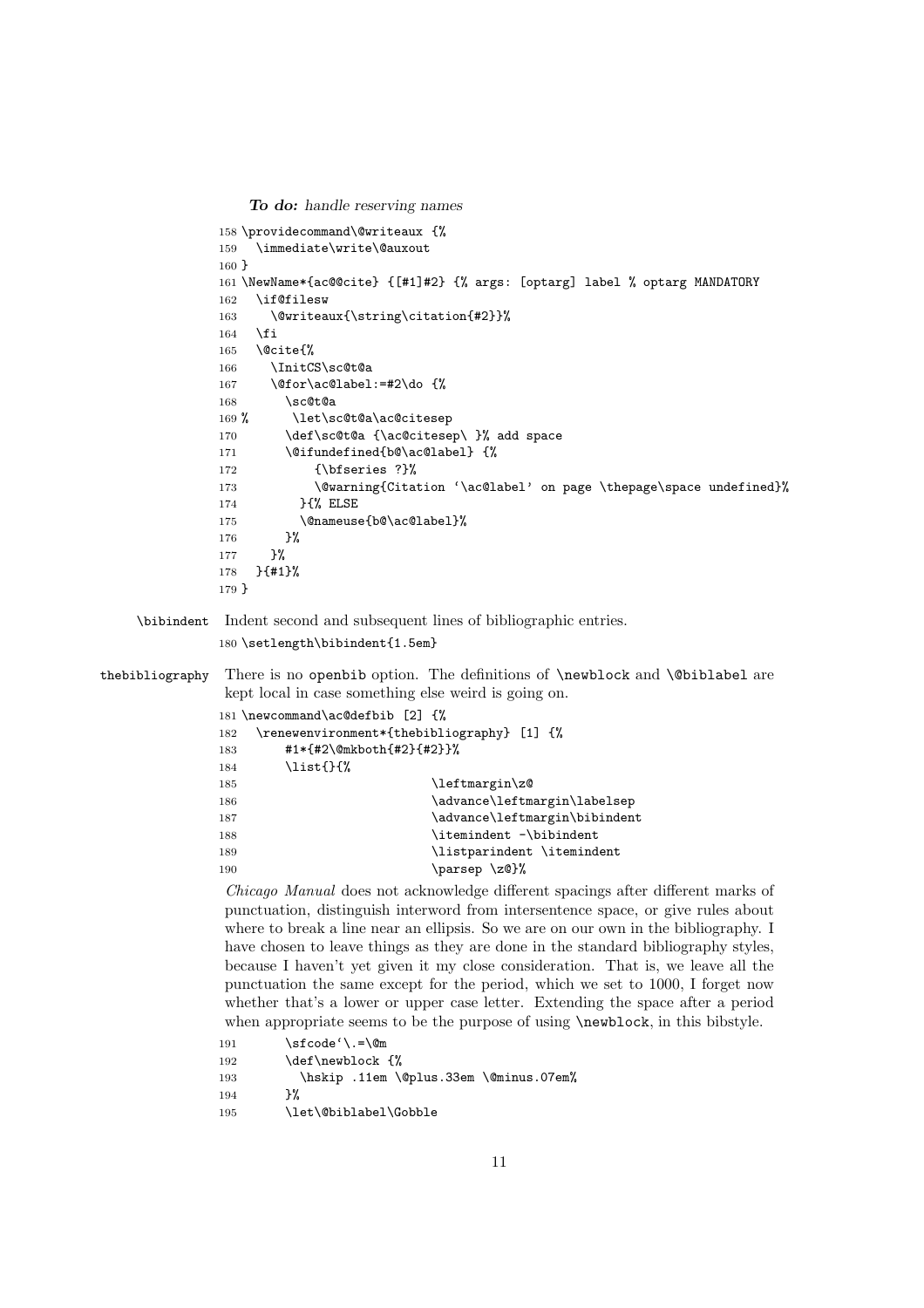```
196 \sloppy
197 \clubpenalty4000\widowpenalty4000%
198 }{%
199 \def\@noitemerr {%
200 \\$latex@warning{Empty 'thebibliography' environment}%<br>201 }%
201202 \relax\endlist
203 }%
204 }
205 \@ifclassloaded{article} {%
206 \ac@defbib{\section}{\refname}%
207 }{% ELSE<br>208 \ac@defbi
    \ac@defbib{\chapter}{\bibname}%
209 }
210 \InitCS\ac@defbib % FIX -- where else can I do this?
```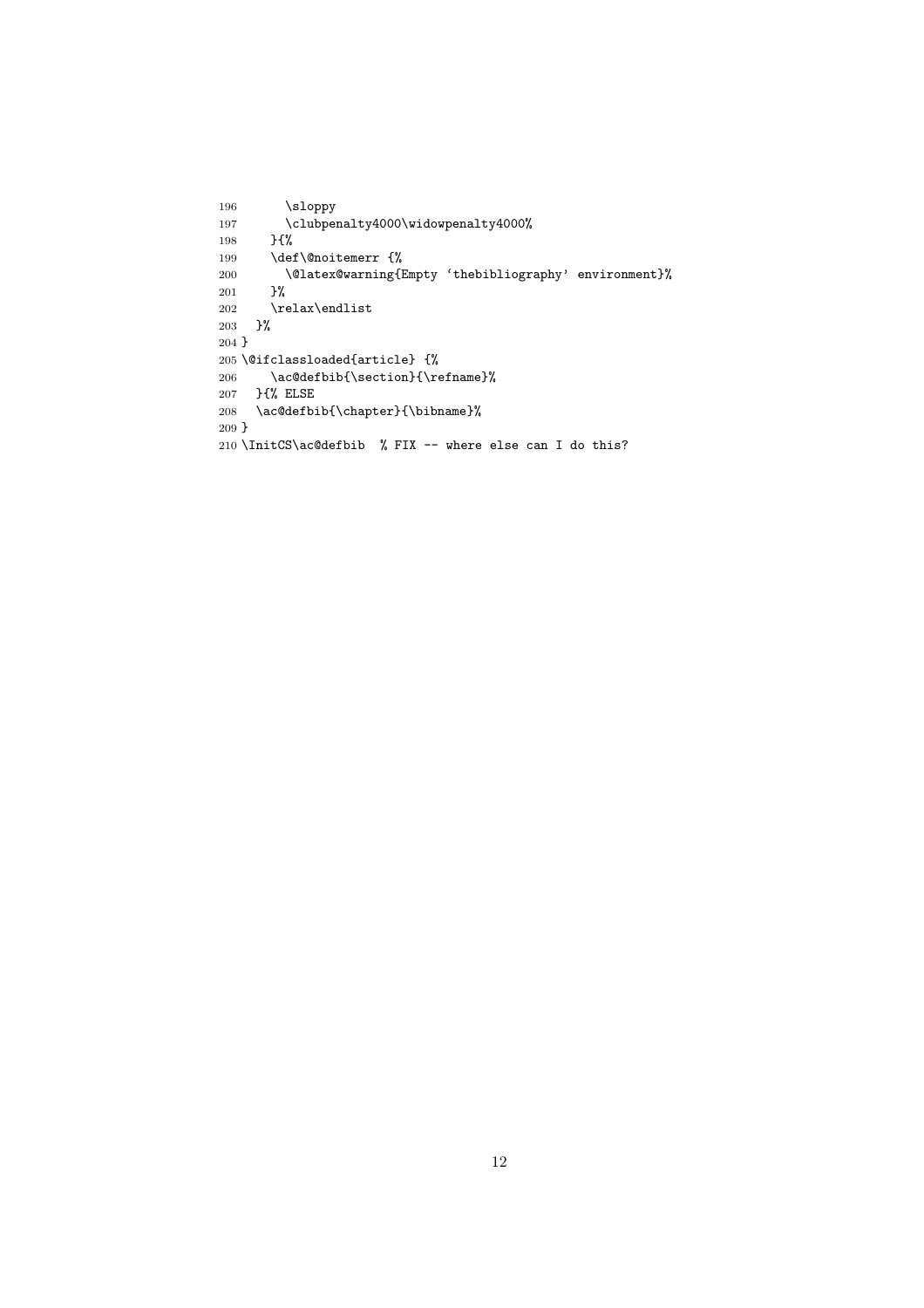# **References**

University of Chicago Press. 1993. *The Chicago Manual of Style*. 14th ed. Chicago: University of Chicago Press.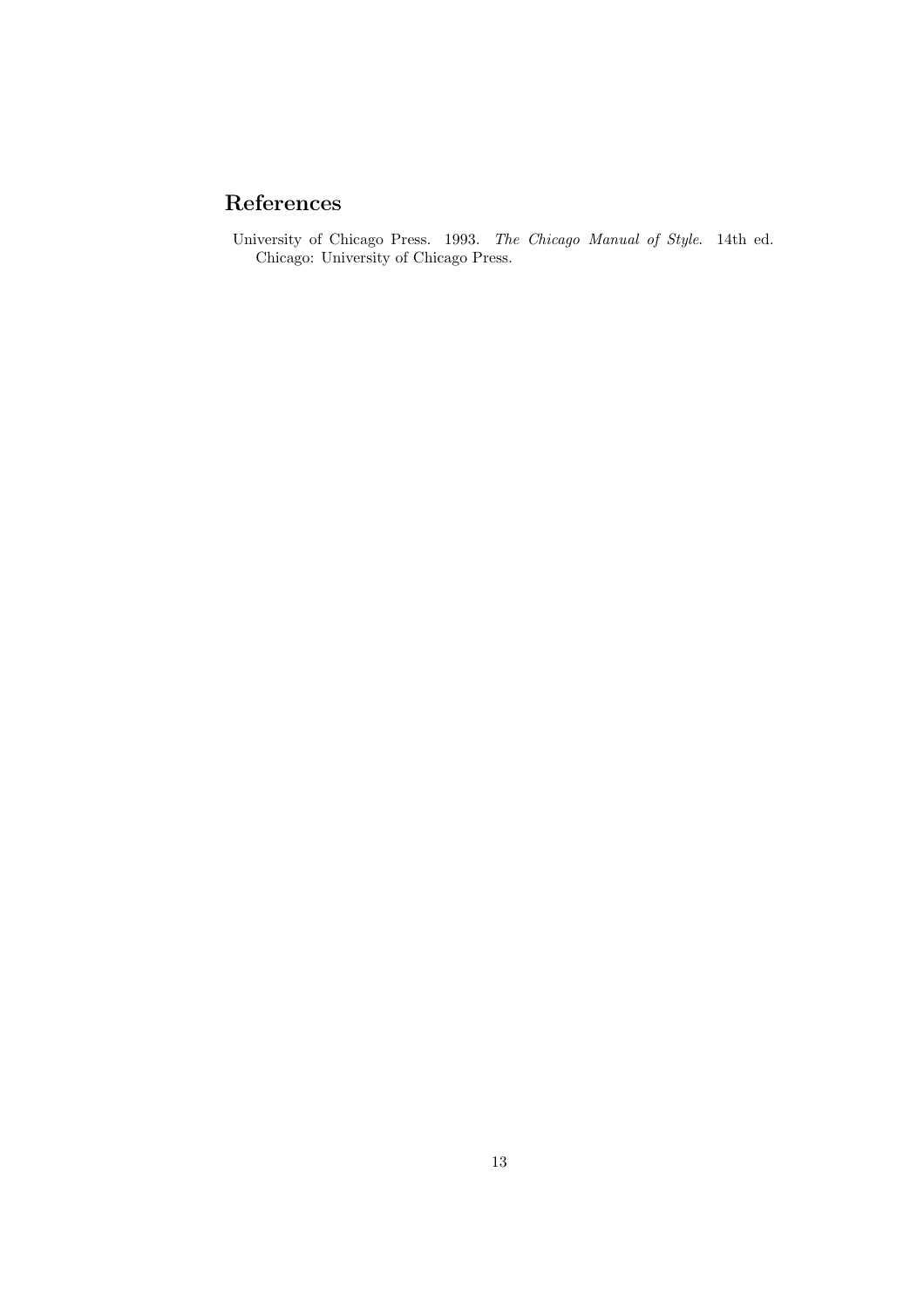# **Index**

Numbers written in italic refer to the page where the corresponding entry is described; numbers underlined refer to the code line of the definition; numbers in roman refer to the code lines where the entry is used.

| ${\bf Symbols}$                               | \ac@firstoftwo                                      | E                                              |  |  |  |
|-----------------------------------------------|-----------------------------------------------------|------------------------------------------------|--|--|--|
| \. 191                                        | $\ldots$ $80, 117, 122$                             | $\text{led}$                                   |  |  |  |
| $\text{Quxout}$ 159                           | $\ac@label$                                         | $\text{Expand} \dots \dots \dots 15$           |  |  |  |
| $\verb+\Qbiblabel + \dots + 195$              | . 167, 171, 173, 175                                | $\text{else} \dots \dots \dots \dots \ 70, 76$ |  |  |  |
| $\text{Qcite} \dots \dots \quad 101.$         | \ac@mmmdash<br>58                                   | $\endots \dots$<br>37                          |  |  |  |
| 106, 111, 116,                                | \ac@onespacepretwo.                                 | $\end{moment} \ldots$<br>65                    |  |  |  |
| 121, 131, 136, 165                            | $\ldots \ldots 86, 112$                             | $\end{math}$ 15, 40                            |  |  |  |
| $\sqrt{\text{Cfor}}$ 167                      | \ac@onespacetwo                                     | $\end{input}$<br>20                            |  |  |  |
| $\text{Qifclassloaded} \dots 205$             | $\ldots$ 85, 102, 107                               | $\end{list}$ 202                               |  |  |  |
| $\verb+\@ifnextchar +\dots+ 150$              | \ac@secondoftwo<br>$\cdot$ $\cdot$ $\cdot$          | $\end{quot}$ 75                                |  |  |  |
| $\text{Qifundefined}$ 11, 171                 | $\ldots$ 84, 132, 137                               | environments:                                  |  |  |  |
| \@latex@warning  200                          | \advance  49, 186, 187                              | SCannotation $\ldots$ 64                       |  |  |  |
| $\sqrt{2m}$ 191                               | $\mathcal{L}$<br>26                                 | thebibliography $181$                          |  |  |  |
| $\text{Ominus}$ 193                           | \Annotatefalse<br>30                                | $\text{expandafter} \dots 71, 77$              |  |  |  |
| $\mathrm{\&Rh}\ldots\ldots\ldots\ 183$        | \Annotatetrue<br>27                                 |                                                |  |  |  |
| $\{\n$ enameuse  175                          | \AtEndDocument<br>55                                | F                                              |  |  |  |
|                                               |                                                     | \fi 72, 78, 89, 92, 95, 164                    |  |  |  |
| $\sqrt{q}$ noitemerr  199                     | B                                                   |                                                |  |  |  |
| $\text{Qopenbib@code  48}$                    | $\begin{bmatrix} \text{begin} 0 \\ 0 \end{bmatrix}$ | $\tilde{1}$                                    |  |  |  |
| $\Q$ plus  193                                | $\bf{\text{b}f}$ 172                                | <b>\fileversion</b> <u>1</u>                   |  |  |  |
| $\text{C}$ tempswafalse  154                  | \bibindent                                          | G                                              |  |  |  |
| $\text{Vetempswatrue}$ 151                    | 49, 50, 180, 187, 188                               | $\text{Cobble}$ 195                            |  |  |  |
| \@unexpandable@protect                        | \bibliographystyle . 56                             |                                                |  |  |  |
| . 81                                          | $\blacksquare$ 208                                  | н                                              |  |  |  |
| $\text{Vavarning} \dots \dots \dots 173$      |                                                     | $\text{MaveECitationS} \dots \underline{1}$    |  |  |  |
| $\text{Qwriteaux} \dots 158, 163$             | $\mathbf C$                                         | $\hbox{\tt hskip} \ldots \ldots \ldots 193$    |  |  |  |
|                                               | $\text{Chapter} \dots \dots \dots 208$              |                                                |  |  |  |
|                                               | $\text{citation} \dots \dots 163$                   | I                                              |  |  |  |
| $\lambda_{\square}$ 40, 85, 86, 170           | \cite <u>100</u> , 125                              | $\left\{\right.\left\ \right\ $ 162            |  |  |  |
|                                               | \citeA 100, 128                                     | $\iota$ if@tempswa  89, 92, 95                 |  |  |  |
| A                                             | \citeANP $\ldots$ $\frac{100}{129}$                 | \ifAnnotate $\ldots$ 67, 74                    |  |  |  |
| $\operatorname{Jac}\mathbb{Q}$ cite  152, 155 | \citeN $100, 127$                                   | $\lambda$ immediate $\ldots \ldots \ldots$ 159 |  |  |  |
| $\ac0$ begingobble $64$                       | \citeNP 100, 126                                    | $\ln$ 15                                       |  |  |  |
| \ac@cite  143, 147, 149                       | $\text{Citework}$ 42                                | \InitCS  166, 210                              |  |  |  |
| \ac@cite@comma                                | \citeyear $\dots\dots\ 130$                         | \initelyHavECitationS                          |  |  |  |
| . 113, 133, 138, 140                          | \citeyearNP $130$                                   | . 3                                            |  |  |  |
| \ac@cite@onecommatwo                          | \clubpenalty  197                                   | \itemindent                                    |  |  |  |
| 91, 106, 121, 136<br>$\mathbf{L}$             | $\mathrm{Comment} \ldots \ldots$<br>64              | $\ldots$ 50, 51, 188, 189                      |  |  |  |
| \ac@cite@onecommatwopost                      | $\{\text{csname} \dots \dots \ 15, 34\}$            | Л                                              |  |  |  |
| .<br>94, 111                                  |                                                     | \JusTLoaDInformatioN 13                        |  |  |  |
| \ac@cite@preonecommatwopost<br>D              |                                                     |                                                |  |  |  |
| 88, 101, 116, 131<br>$\ddot{\phantom{0}}$     | $\det$ 1-                                           | L                                              |  |  |  |
| $\operatorname{ac@cite@sc}$ 103,              | 6, 100, 170, 192, 199                               | \labelsep<br>. 186                             |  |  |  |
| 108, 118, 123, 140                            | $\defcommand$<br>48                                 | $\left\{$ 1eftmargin . 49, 185-187\right\}     |  |  |  |
| \ac@citesep 140, 169, 170                     | $\text{do} \dots \dots \dots \dots \ 167$           | \let $.54, 68, 101, 102,$                      |  |  |  |
| \ac@defbib<br>$\sim$                          | \docdate <u>1</u>                                   | 106,<br>107,<br>111,                           |  |  |  |
| . 181, 206, 208, 210                          | $\Delta$ PoXPackageS  2                             | 112,<br>116,<br>117,                           |  |  |  |
|                                               | \DoXUsepackagE <u>1</u>                             | 122,<br>121,<br>131,                           |  |  |  |
|                                               |                                                     |                                                |  |  |  |